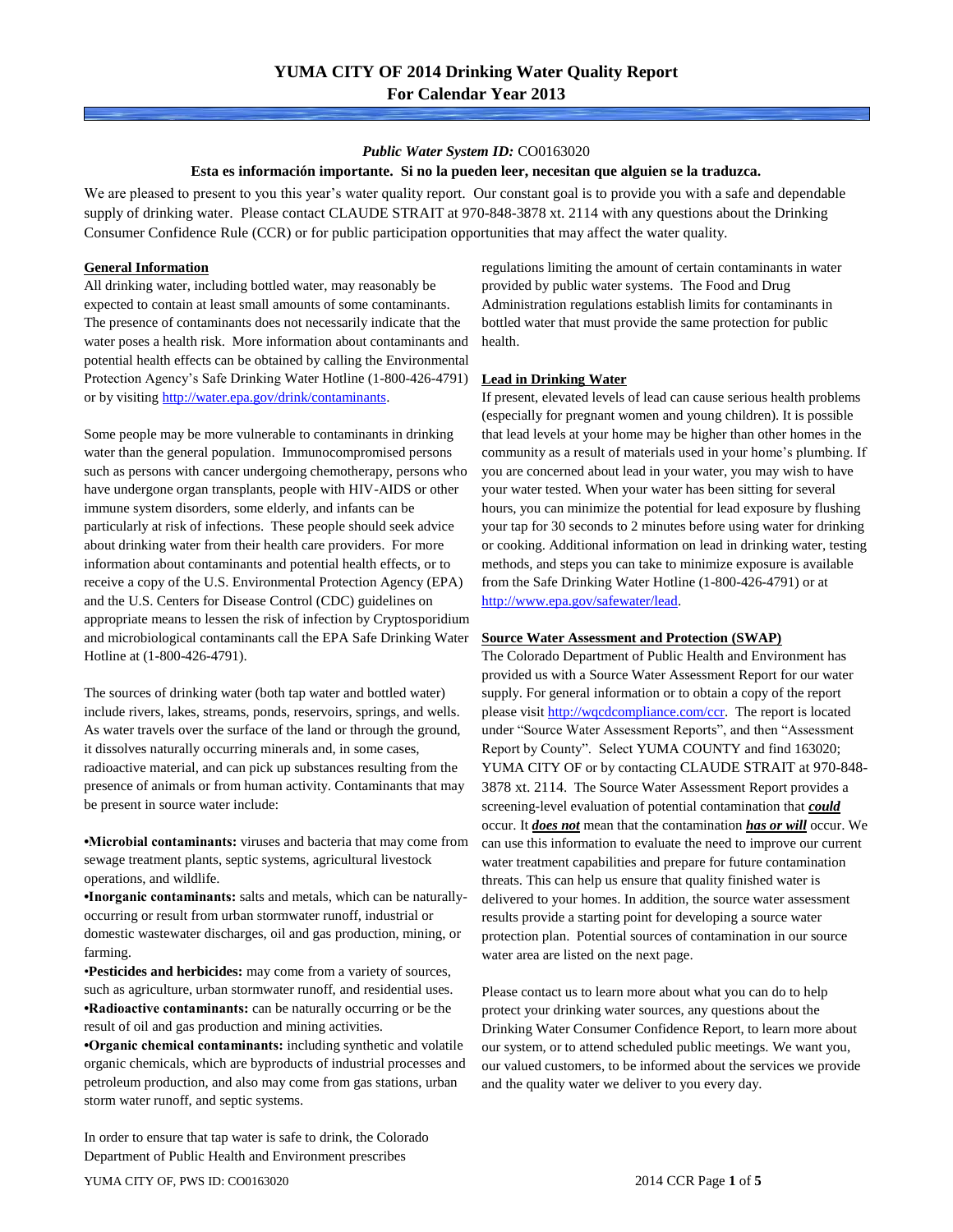## **Our Water Sources**

| <b>Source</b>                    | <b>Source Type</b> | <b>Water Type</b> | <b>Potential Source(s) of Contamination</b>                                                                                                                                               |
|----------------------------------|--------------------|-------------------|-------------------------------------------------------------------------------------------------------------------------------------------------------------------------------------------|
| <b>WELL KOENIG</b>               | WL                 | <b>GW</b>         | Aboveground, Underground, and Leaking<br>Storage Tank Sites; Other Facilities:<br>Commercial, Industrial Transportation,<br>Row Crops, Small Grains, Septic Systems,<br>and Oil/Gas Wells |
| <b>WELL HAMRICK</b>              | WL                 | <b>GW</b>         | Same as Above                                                                                                                                                                             |
| WELL HANSEN PARK                 | WL                 | <b>GW</b>         | Same as Above                                                                                                                                                                             |
| <b>WELL MITCHELL</b>             | WL                 | <b>GW</b>         | Same as Above                                                                                                                                                                             |
| WELL WEST GRADE<br><b>SCHOOL</b> | WL                 | <b>GW</b>         | Same as Above                                                                                                                                                                             |
| <b>WELL FAIRGROUNDS</b>          | WL                 | <b>GW</b>         | Same as Above                                                                                                                                                                             |
| <b>WELL SHOP</b>                 | WL                 | <b>GW</b>         | Same as Above                                                                                                                                                                             |

# **Terms and Abbreviations**

- **Maximum Contaminant Level (MCL)** − The highest level of a contaminant allowed in drinking water.
- **Treatment Technique (TT)**  $A$  required process intended to reduce the level of a contaminant in drinking water.
- **Action Level (AL)** − The concentration of a contaminant which, if exceeded, triggers treatment and other regulatory requirements.
- **Maximum Residual Disinfectant Level (MRDL)** − The highest level of a disinfectant allowed in drinking water. There is convincing evidence that addition of a disinfectant is necessary for control of microbial contaminants.
- **Maximum Contaminant Level Goal (MCLG)** − The level of a contaminant in drinking water below which there is no known or expected risk to health. MCLGs allow for a margin of safety.
- **Maximum Residual Disinfectant Level Goal (MRDLG)** − The level of a drinking water disinfectant, below which there is no known or expected risk to health. MRDLGs do not reflect the benefits of the use of disinfectants to control microbial contaminants.
- **Violation (No Abbreviation)** − Failure to meet a Colorado Primary Drinking Water Regulation.
- **Formal Enforcement Action (No Abbreviation)** − Escalated action taken by the State (due to the risk to public health, or number or severity of violations) to bring a non-compliant water system back into compliance.
- **Variance and Exemptions (V/E)** − Department permission not to meet a MCL or treatment technique under certain conditions.
- **Gross Alpha (No Abbreviation)** − Gross alpha particle activity compliance value. It includes radium-226, but excludes radon 222, and uranium.
- **Picocuries per liter (pCi/L)** − Measure of the radioactivity in water.
- **Nephelometric Turbidity Unit (NTU)** − Measure of the clarity or cloudiness of water. Turbidity in excess of 5 NTU is just noticeable to the typical person.
- **Compliance Value (No Abbreviation)** Single or calculated value used to determine if regulatory contaminant level (e.g. MCL) is met. Examples of calculated values are the  $90<sup>th</sup>$  Percentile, Running Annual Average (RAA) and Locational Running Annual Average (LRAA).
- **Average (x-bar)** − Typical value.
- **Range (R)**  $-$  Lowest value to the highest value.
- **Sample Size (n)** − Number or count of values (i.e. number of water samples collected).
- **Parts per million = Milligrams per liter (ppm = mg/L)** − One part per million corresponds to one minute in two years or a single penny in \$10,000.
- **Parts per billion = Micrograms per liter (ppb = ug/L)** − One part per billion corresponds to one minute in 2,000 years, or a single penny in \$10,000,000.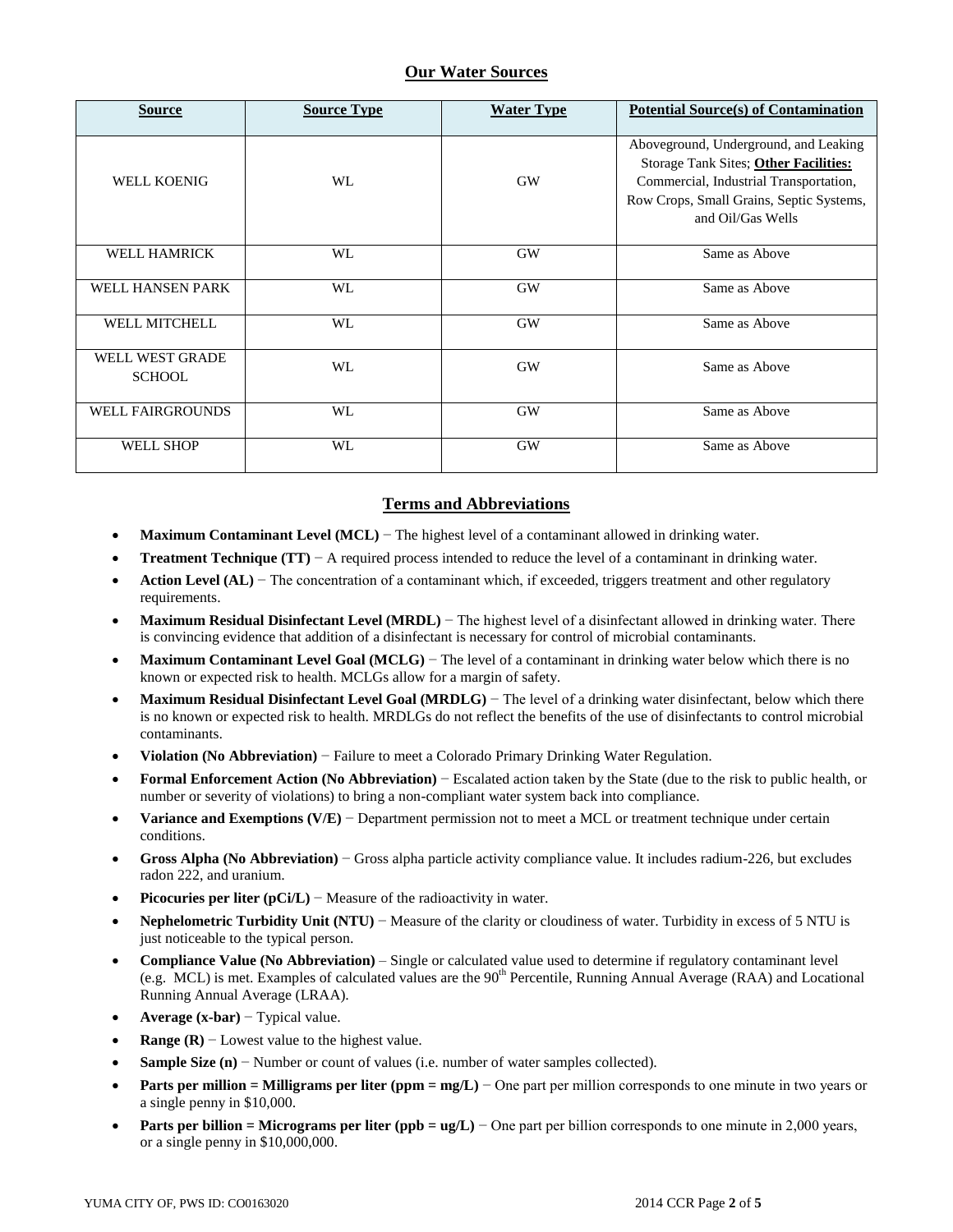- **Parts per trillion = Nanograms per liter (ppt = ng/L)** − One part per trillion corresponds to one minute in 2,000,000 years, or a single penny in \$10,000,000,000.
- **Parts per quadrillion = Picograms per liter (ppq = pg/L)** − One part per quadrillion corresponds to one minute in 2,000,000,000 years or one penny in \$10,000,000,000,000.
- **Not Applicable (N/A)** Does not apply or not available.

### **Detected Contaminants**

YUMA CITY OF routinely monitors for contaminants in your drinking water according to Federal and State laws. The following table(s) show all detections found in the period of January 1 to December 31, 2013 unless otherwise noted. The State of Colorado requires us to monitor for certain contaminants less than once per year because the concentrations of these contaminants are not expected to vary significantly from year to year, or the system is not considered vulnerable to this type of contamination. Therefore, some of our data, though representative, may be more than one year old. Violations and Formal Enforcement Actions, if any, are reported in the next section of this report.

**Note:** Only detected contaminants sampled within the last 5 years appear in this report. If no tables appear in this section then no contaminants were detected in the last round of monitoring.

| Lead and Copper Sampled in the Distribution System |                                |                                    |                              |                           |                                   |                                                     |                                                           |                                                                               |  |  |
|----------------------------------------------------|--------------------------------|------------------------------------|------------------------------|---------------------------|-----------------------------------|-----------------------------------------------------|-----------------------------------------------------------|-------------------------------------------------------------------------------|--|--|
| Contaminant<br><b>Name</b>                         | <b>Time</b><br>Period          | $90^{\rm th}$<br><b>Percentile</b> | <b>Sample</b><br><b>Size</b> | Unit of<br><b>Measure</b> | $90^{\rm th}$<br>Percentile<br>AL | <b>Sample</b><br><b>Sites</b><br><b>Above</b><br>AL | 90 <sup>th</sup><br>Percentile<br>AL<br><b>Exceedance</b> | <b>Typical Sources</b>                                                        |  |  |
| Copper                                             | 09/11/2013<br>to<br>09/11/2013 | 0.11                               | 20                           | ppm                       | 1.3                               | $\theta$                                            | N <sub>0</sub>                                            | Corrosion of<br>household plumbing<br>systems; Erosion of<br>natural deposits |  |  |
| Lead                                               | 09/11/2013<br>to<br>09/11/2013 | 2.8                                | 20                           | ppb                       | 15                                | $\theta$                                            | N <sub>0</sub>                                            | Corrosion of<br>household plumbing<br>systems; Erosion of<br>natural deposits |  |  |

| Disinfection Byproducts Sampled in the Distribution System |      |         |              |               |                |            |             |                |                  |                  |  |
|------------------------------------------------------------|------|---------|--------------|---------------|----------------|------------|-------------|----------------|------------------|------------------|--|
| <b>Name</b>                                                | Year | Average | Range        | <b>Sample</b> | Unit of        | <b>MCL</b> | <b>MCLG</b> | <b>Highest</b> | <b>MCL</b>       | <b>Typical</b>   |  |
|                                                            |      |         | $Low - High$ | <b>Size</b>   | <b>Measure</b> |            |             | Compliance     | <b>Violation</b> | <b>Sources</b>   |  |
|                                                            |      |         |              |               |                |            |             | <b>Value</b>   |                  |                  |  |
| Total                                                      | 2012 | 0.42    | 0 to 1.1     | 5             | ppb            | 80         | N/A         | 1.1            | No               | <b>Byproduct</b> |  |
| Trihalome                                                  |      |         |              |               |                |            |             |                |                  | of drinking      |  |
| thanes                                                     |      |         |              |               |                |            |             |                |                  | water            |  |
| (TTHM)                                                     |      |         |              |               |                |            |             |                |                  | disinfection     |  |
|                                                            |      |         |              |               |                |            |             |                |                  |                  |  |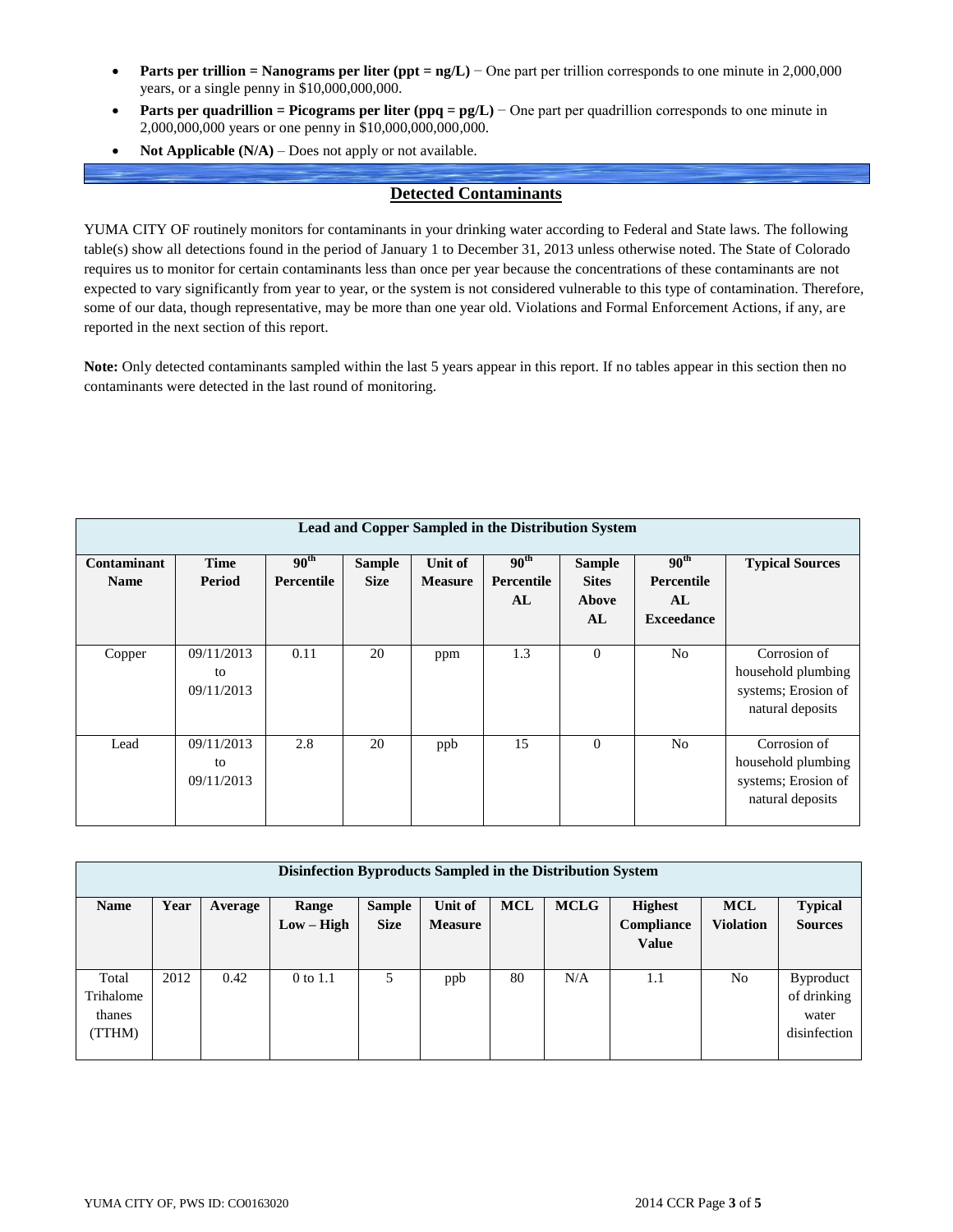| Radionuclides Sampled at the Entry Point to the Distribution System |      |         |                       |                              |                           |            |             |                                |                                |  |
|---------------------------------------------------------------------|------|---------|-----------------------|------------------------------|---------------------------|------------|-------------|--------------------------------|--------------------------------|--|
| Contaminant<br><b>Name</b>                                          | Year | Average | Range<br>$Low - High$ | <b>Sample</b><br><b>Size</b> | Unit of<br><b>Measure</b> | <b>MCL</b> | <b>MCLG</b> | <b>MCL</b><br><b>Violation</b> | <b>Typical Sources</b>         |  |
| Gross Alpha                                                         | 2011 | 2.13    | $1.2 \text{ to } 2.6$ | 4                            | pCi/L                     | 15         | $\Omega$    | No                             | Erosion of<br>natural deposits |  |
| Combined<br>Radium                                                  | 2012 | 0.3     | $0.1 \text{ to } 0.4$ | 3                            | pCi/L                     | 5          | $\Omega$    | N <sub>0</sub>                 | Erosion of<br>natural deposits |  |
| Combined<br>Uranium                                                 | 2011 | 6.8     | $6.1 \text{ to } 8$   | $\overline{4}$               | ppb                       | 30         | $\theta$    | No                             | Erosion of<br>natural deposits |  |

| Inorganic Contaminants Sampled at the Entry Point to the Distribution System |      |         |                       |                              |                           |                |                |                                |                                                                                                                                                |  |
|------------------------------------------------------------------------------|------|---------|-----------------------|------------------------------|---------------------------|----------------|----------------|--------------------------------|------------------------------------------------------------------------------------------------------------------------------------------------|--|
| Contaminant<br><b>Name</b>                                                   | Year | Average | Range<br>$Low - High$ | <b>Sample</b><br><b>Size</b> | Unit of<br><b>Measure</b> | <b>MCL</b>     | <b>MCLG</b>    | <b>MCL</b><br><b>Violation</b> | <b>Typical Sources</b>                                                                                                                         |  |
| Arsenic                                                                      | 2012 | 6.87    | $6.5 \text{ to } 7.2$ | $\overline{4}$               | ppb                       | 10             | $\overline{0}$ | N <sub>o</sub>                 | Erosion of natural<br>deposits; runoff<br>from orchards;<br>runoff from glass<br>and electronics<br>production wastes                          |  |
| Barium                                                                       | 2012 | 0.15    | $0.13$ to $0.16$      | $\overline{4}$               | ppm                       | $\overline{2}$ | $\overline{2}$ | $\overline{No}$                | Discharge of<br>drilling wastes;<br>discharge from<br>metal refineries;<br>erosion of natural<br>deposits                                      |  |
| Fluoride                                                                     | 2012 | 0.82    | $0.78$ to $0.88$      | $\overline{4}$               | ppm                       | $\overline{4}$ | $\overline{4}$ | N <sub>o</sub>                 | Erosion of natural<br>deposits; water<br>additive which<br>promotes strong<br>teeth; discharge<br>from fertilizer and<br>aluminum<br>factories |  |
| Nitrate                                                                      | 2013 | 2.58    | 1.9 to 3.3            | $\overline{5}$               | ppm                       | 10             | 10             | N <sub>o</sub>                 | Runoff from<br>fertilizer use;<br>leaching from<br>septic tanks,<br>sewage; erosion of<br>natural deposits                                     |  |
|                                                                              |      |         |                       |                              |                           |                |                |                                |                                                                                                                                                |  |